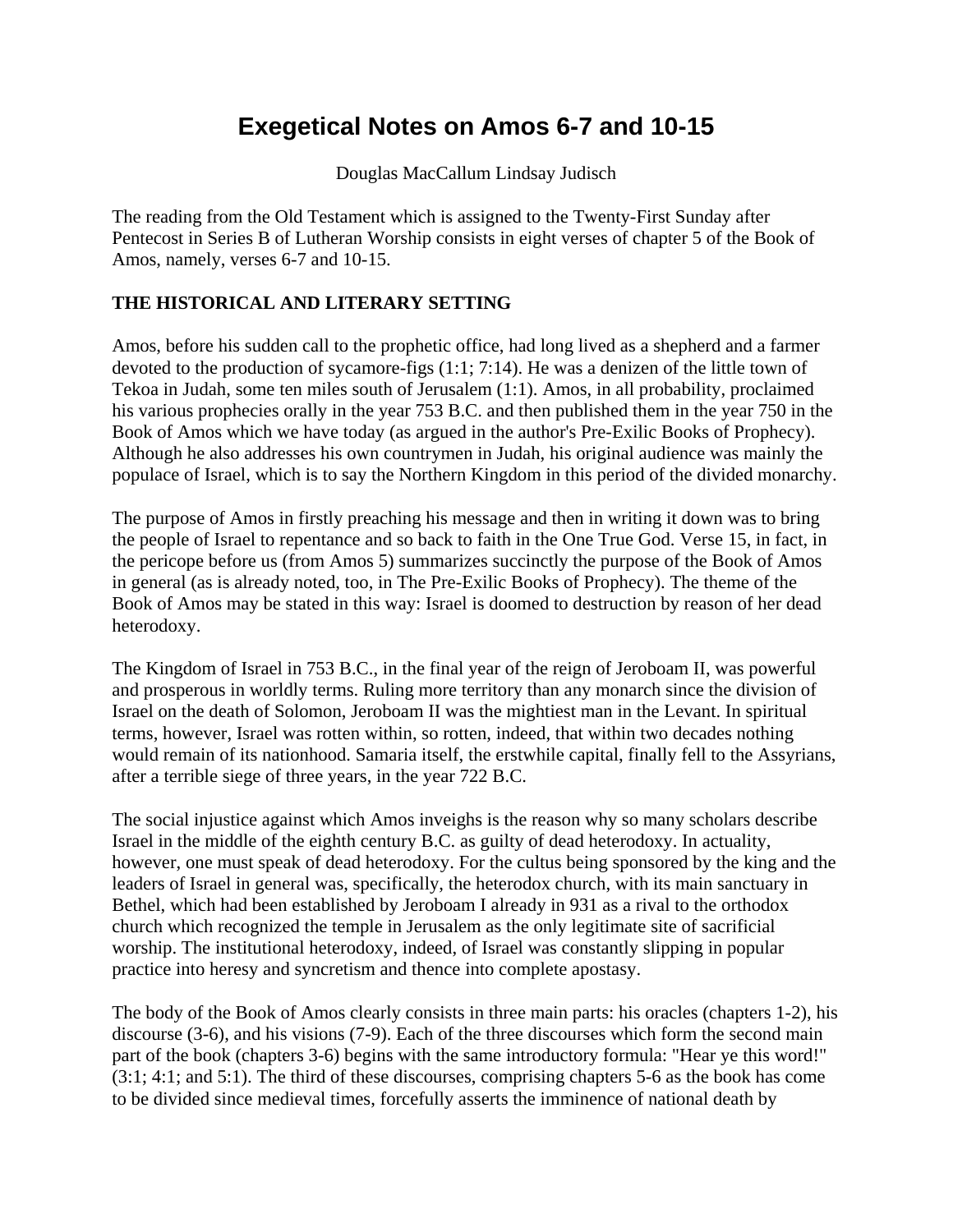introducing a funereal "dirge" in its initial verse: "Hear ye this word which I am taking up against you a dirge O house of Israel" (Amos 5:1). The qinah which follows in verse 2 and is then explained and expanded in the ensuing chapters is, indeed, a classic expression in form and contents of the specific poetic genre (including even a specific rhythm) used in the funerary lamentations of ancient Israel. The discourse which follows falls into the following sections and subsections:

- 1. The Introduction (5:1)
- 2. The Qinah ("Dirge") Itself (5: 2)
- 3. Three Explanatory Oracles (5: 3-17)
- 4. The First Oracle (5:3)
- 5. The Second Oracle (5: 4-15)
	- 1. The Introduction (5:4a)
		- 2. The First Exhortation to Repentance (5:4b-5)
			- 1. Its Positive Enunciation (5:4b)
			- 2. Its Negative Enunciation (5:5a)
			- 3. Its Rationale (5:5b)
	- 3. The Second Exhortation to Repentance (5: 6-13)
		- 1. Its Enunciation (5:6a)
		- 2. Its Rationale (5: 6b-13)
			- 1. The Holy Omnipotence of God (5:6b)
			- 2. The Sinfulness of Israel (5:7)
			- 3. The Holy Omnipotence of God (5: 8-9)
			- 4. The Sinfulness of Israel (5: 10-13)
				- 1. The Tyranny of Evil Men (5: 10-12)
				- 2. The Impotence of Good Men (5:13)
	- 4. The Third Exhortation to Repentance (5: 14-15)
		- 1. Its Enunciation (5:14a)
		- 2. Its Rationale (5:14b)
		- 3. Its Reiteration (5:15a)
		- 4. Its Rationale (5:15b)
- 6. The Third Oracle (5: 16-17)
	- 1. Two Related Songs of Woe (5:18-6:14)
	- 2. The First Song of Woe (5: 18-27)
	- 3. The Second Song of Woe (6: 1-14)

The third oracle explaining the dirge (5: 16-17) makes a skillful transition from the oracles of explication to the related woes by predicting wailing in all of Israel with people lamenting "hoihoi" (verse 16). The word hoi, there doubled, is then used to begin each of the following two songs of woe. The vocable itself is an exclamation, ordinarily of pain, which may be translated more properly as "alas!" (as in the NASB) than as "woe!" (as in the Authorized Version) so as to distinguish it from 'oi (BDB, 222b-223a).

All the verses of Amos 5 to be studied here fall within the second of the three oracles which explicate the dirge of verse 2 in some way. This second oracle (verse 4-15) provides the rationale of the dirge. These verses, then, reprehend the dead heterodoxy of Israel which would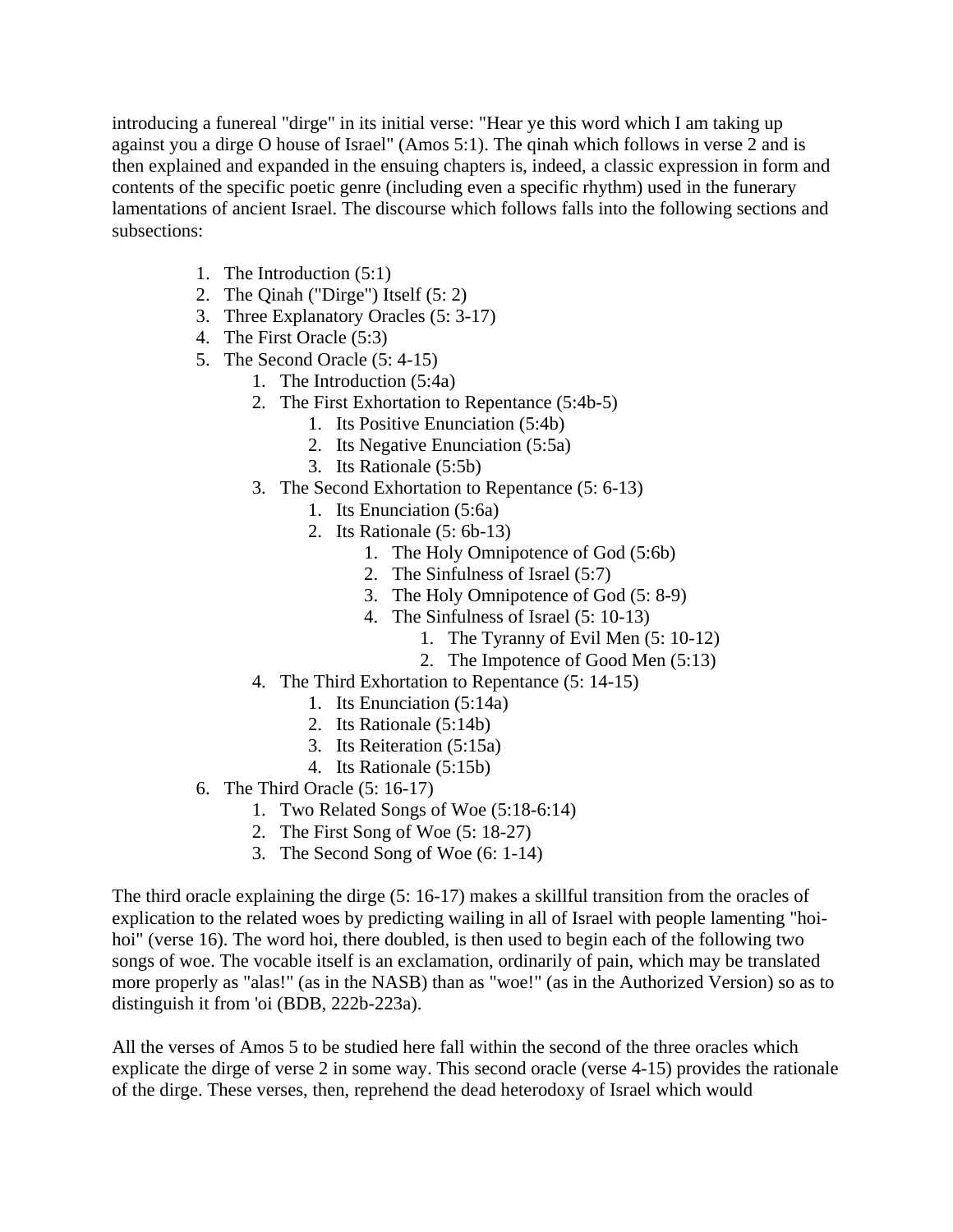necessarily lead to the destruction of the nation unless there was repentance and, therein, a return to faith in the Lord.

## **A LITERAL TRANSLATION AND COMMENTS**

6. Seek the LORD and so live lest He rush like a fire through the house of Joseph then it would eat up even as there would be no one quenching for Bethel

The two plural imperatives which begin the verse effectively reiterate the invitation with which the Lord began the oracle in general: "Seek Me and so live!" They inaugurate thereby, as indicated in the outline provided above, a new subsection of the oracle. The phrase "and so" in the translation is intended to convey the idiomatic use of the standard conjunction connecting two imperatives to indicate a logical consequence desired by the speaker. Gesenius-Kautzsch-Cowley depicts the usage in this way: "The imperative in logical dependence upon a preceding imperative, jussive (or cohortative), or ... interrogative sentence ... serves to express the distinct assurance or promise that an action or state will ensue as the certain consequence of a previous action" (GCK, 324-325 [section 110 f or 2]). Such a significance appertains especially to the "imperative when depending (with waw copulative) upon the imperative. In this case the first imperative contains, as a rule, a condition, while the second declares the consequence which the fulfilment of the condition will involve. The imperative is used for this declaration, since the consequence is, as a matter of fact, intended or desired by the speaker" (GKC, 325 [section 110.f. or 2.(a.)]).

Here, then, the idea is that God desires the people of Israel to live and assures them of living if they seek Him where He has promised to be found, which is to say in the words (spoken and written) of His true prophets and the sacraments administered by His true priests. The life of which he assures those who seek Him by means of the imperative of chyh is not a continuation of earthly life, which would in any case eventually end, but rather spiritual life (as opposed to the dead heterodoxy of Israel) and so eternal life with Him even beyond temporal death.

The imperfect of tslch is used with subjunctive telic force to indicate in this case negative purpose (listed as II.B.2.B.9.a in CHEL). The verb tzlch meaning "rush" is listed by Brown-Driver-Briggs as a root distinct from the more common one pertaining to prospering (BDB, 852a). The two roots may, however, be one, or at least related, considering that the idea of advancing attaches to both of them in the Semitic family of languages (ibid.).

The phrase "even as" in the translation above represents a waw before a non-verbal word introducing a new clause. Here, specifically, the non-verbal word involved is the substantive of negation 'en (literally, as a construct, "nothingness of"). In the "distinctive" use of the waw found here the clause which follows contrasts in some way with the clause which precedes but less strongly than it would if the waw were acting as a complete adversative (this usage being listed as IV.D.1.b. in CHEL, where such translations as "whereas" (on the other hand) and "while" (at the same time) are suggested). Here the contrast is between the all-consuming fire symbolizing the wrath of God and the impotence of any human being to quench such a fire.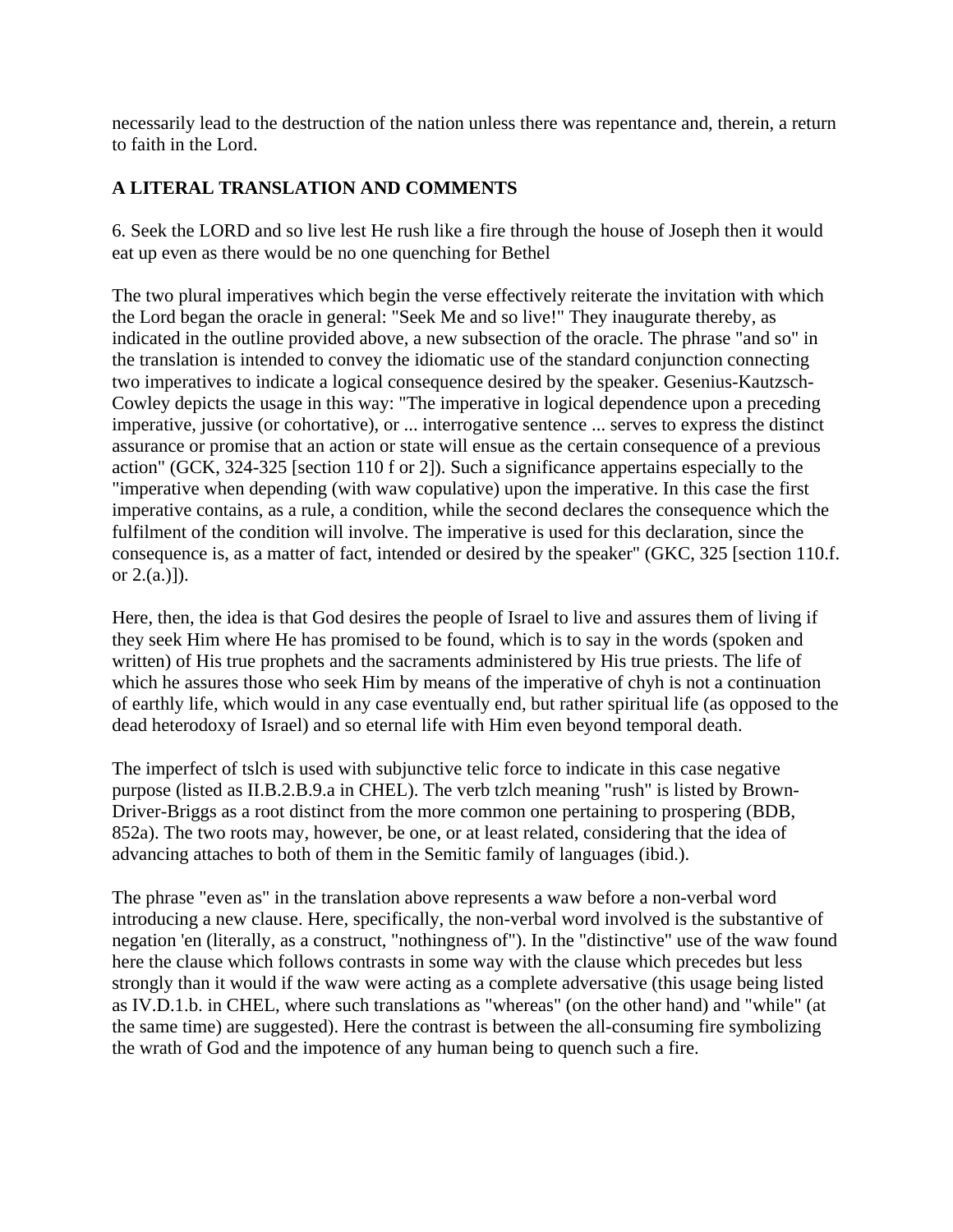The qametz beneath the prepositional kaph prefixed to 'esh("fire") need not be taken as tantamount to the definite article. The inseparable prepositions sometimes take qametz when prefixed to the tone-syllable of a word (as stated by Ronald Williams, 28).

The clause "then it would eat up" in the translation above reflects the feminine singular perfect of 'kl with prefixed waw. The feminine ending shows that the subject has changed from the Lord (who is still the subject of tzlch) to the fire to which He is being compared. Here the perfect, by virtue of its nature as the most basic form of the verb, is used, following waw, to indicate the consequence of a clause implying a condition, even though still in the future (in line with II.B.1.B.2.b.(1.) in CHEL).

The name "Bethel" is used here by synecdoche to refer to the whole of the Northern Kingdom, which had sinfully accepted Bethel as the site of its central sanctuary. The "house of Joseph" is a more common synecdoche in the prophets to the same end, by reason of the two tribes descended from Joseph namely, Ephraim and Manasseh possessing the lion's share of land and influence in the Northern Kingdom.

7. O those who turn judgment into wormwood, even as they have put righteousness down to the earth.

The qal active participle of hpk is present continuous in time (the most common use of the participle) with a definite substantival force (listed as II.B.5.C.3.b.(1.) in CHEL and connected with the original demonstrative force of the article in GKC, 404 [section 126.a-b or 1 and 1.(b.)]). Here, contextually, the use appears to be vocative, as can be the effect of attaching the definite article to any noun: "O those who turn" in the translation above. Gesenius-Kautzsch-Cowley describes this usage thus: "Strictly speaking ... the substantive with the article is really in apposition to the personal pronoun of the 2nd person, which is either expressly mentioned or virtually present (in the imperative) ..." (GCK, 405 [section 126.f or 2.(e.)Rem.]). The article here is referring back to the subjects of the two imperatives in the independent clause of the previous verse.

The la'anah (translated traditionally as "wormwood") to any of several plants belonging to the genus Artemisia which grow in the Levantine setting of Holy Scripture. There is no need to isolate one specific species, but, while Brown-Driver-Briggs mentions specifically Artemisia Absinthium (BDB, 542a), Mitchell Reddish identifies Artemisia Herba-Alba Asso as the species most common in Palestine and its vicinity (Mitchell G. Reddish, "Wormwood," ABD, VI, 973). This "white wormwood" is "a small, heavily branched shrub with hairy, gray leaves" (973a). The plants, in any case, commonly called "wormwood" have an extremely bitter taste (973b). Thus, la'anah is used in all eight of its occurrences in the Hebrew Bible as a figure of bitterness or bitter sorrow (Deuteronomy 29:17; Proverbs 5:4 [of intercourse with a loose woman], Jeremiah 9:15; 23:15; Amos 5:7; 6:12; Lamentations 3:15, 19). Two of these eight appearances fall in the Book of Amos, here and in 6:12. In this latter passage, as in several of the others which name it, la'anah is linked with the bitter and, indeed, poisonous plant known as "gall" (973b). In the New Testament the same plant is used in Revelation 8:11 to depict in visionary terms the contaminating bitterness of false doctrine.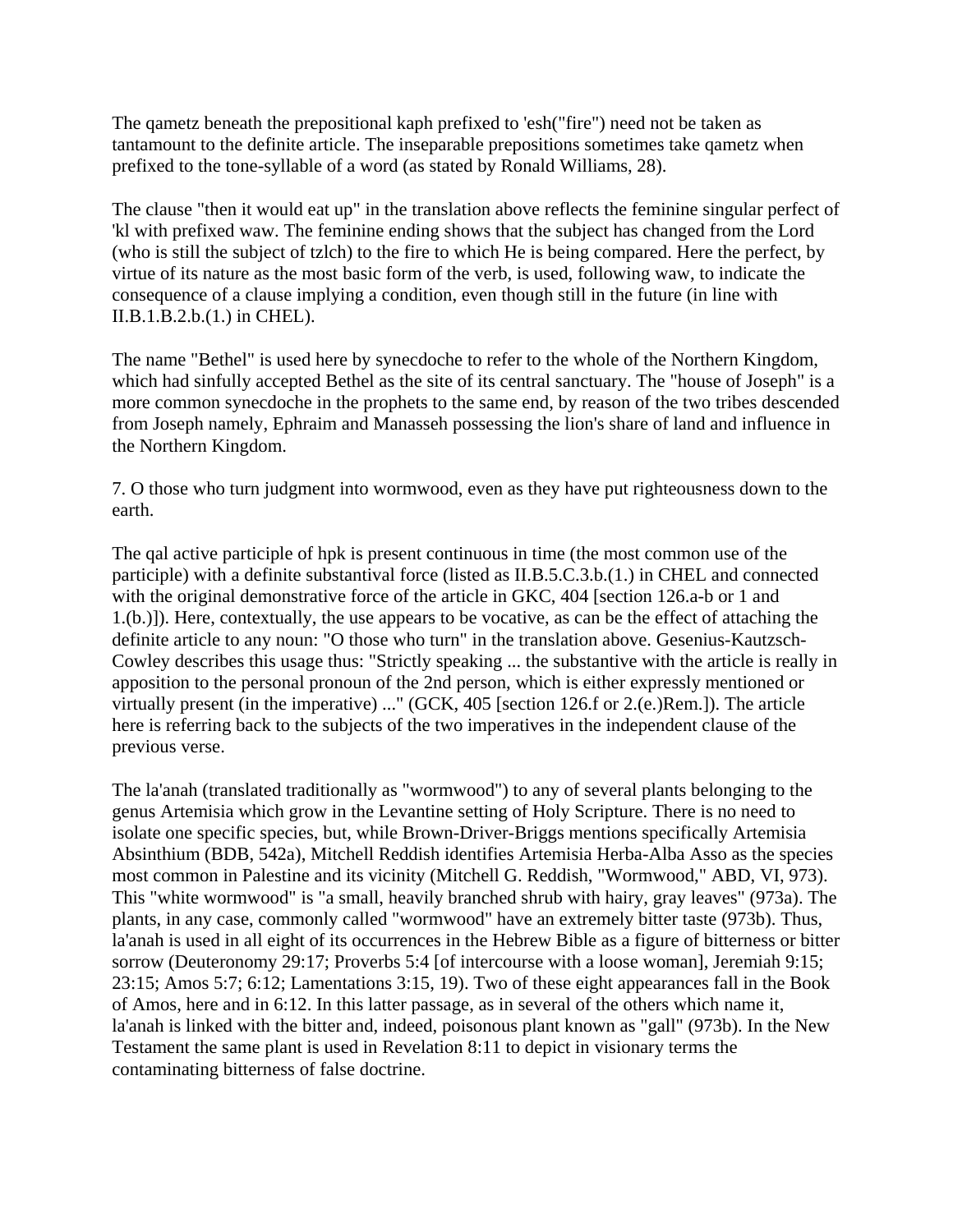The phrase "even as" in the translation above renders a waw before a noun beginning a new clause. The reasoning behind the rendition is the same as the rationale already given of the same phrase in the translation of verse 6.

10. They hate one who reproves in the gateway, even as one who speaks with integrity they abhor.

The word sha'ar is applies in the Old Testament not only to the gates of a walled city themselves but also to the open space which was usually to be found immediately inside of such gates (BDB, 1044b-1045a). The space served ordinarily as a market- place, as seen in 2 Kings 7 (verses 1 and 18) and as a place of public assembly and official business. It was, therefore, in most cities the chief place in which the elders and judges and even kings would conduct administrative and judicial proceeding, seen in Deuteronomy 21:19 and 22:15, Ruth 4 (verses 1 and 11), 2 Samuel 18:24, Isaiah 29:21, and here in Amos 5 (C. C. McCown, "Gate," IDB, II, 355a).

The verb ykch occurs, as here, only in the hiphil aside from three appearances in the niphal and one each in the hophal and hithpael. The connotation of the root and the two feminine nouns derived from it are emphatically forensic. Here, specifically, the reference would be to any man who would rebuke the leaders of Israel for abusing the judicial proceedings of the country to enrich themselves at the expense of those too weak to defend themselves.

The phrase "even as" in the translation above renders a waw before a participle which is being used as a substantive. The reasoning behind the rendition is the same as the rationale already given of the same phrase in the translation of verse 6.

The phrase "with integrity" in the translation above represents the masculine singular adjective tamim modifying the nominal participle dhobher ("one who speaks"). The basic idea of the root tmm is completeness (BDB, 1070a-b), and so the adjective signifies "complete, whole" and thus, in religious terms, "wholesome" and "having integrity" (BDB, 1071a). Brown-Driver- Briggs construes seven instances of tamim, including this one, as neuter uses signifying "what is complete, entirely in accord with truth and fact" (ibid.). Such an interpretation, however, is unnecessary in the verse before us.

11. Therefore, because of your trampling upon a poor man even as exaction of wheat ye take from him houses of hewn-stone ye have built, but ye will not continue to dwell in them; vineyards to be desired ye have planted, but ye will not continue to drink their wine.

The phrase "even as" in the translation above renders a waw before a noun beginning a new clause. The reasoning behind the rendition is the same as the rationale already given of the same phrase in the translation of verse 6.

The word "exaction" in the translation above corresponds to the feminine noun mas'eth (673a), which derives from the verbal root ns' (BDB, 669b-672a). Even as "lift" is the most basic meaning of ns', so too mas'eth refers to the action of "lifting up" (as in Psalm 141:2) or to something which is lifted up in some way. Brown-Driver-Briggs gives the meaning in this one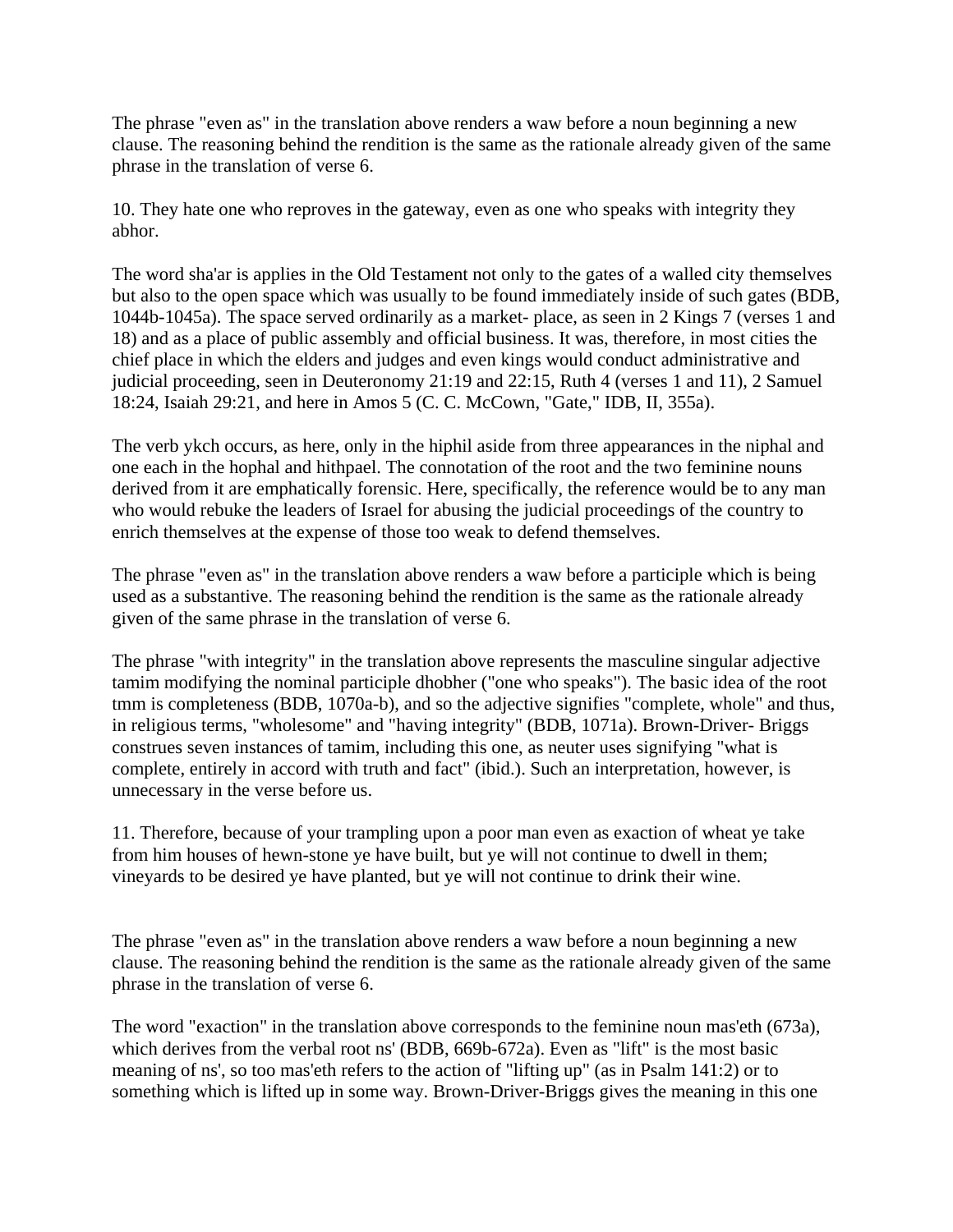place in the Hebrew Bible as being an "exacted or enforced gift" from an inferior to his superior (BDB, 673a), making reference to a Phoenician (Punic) vocable with the same consonants and the meaning "payment" or "tax" (BDB, 673a). There seems, however, insufficient grounds to assign so precise a significance to the word. Certainly, however, the reference is to some exaction of grain from the needy by those who were already rich enough to possess the most expensive of houses and vineyards.

The translation above of the two imperfects as "continue to dwell" and "continue to drink" assumes the durative use of the imperfect aspect. The luxurious houses and vineyards which the leaders of Israel had prepared for themselves by exploiting the poor would go to wrack and ruin as the leaders themselves would either be killed or deported by the armies of Assyria within two decades.

12. For I know that your violations are many, even as your sins are great O harassers of a righteous man, who take a bribe, even as they turn away needy men in the gateway.

The phrase "even as" in the translation above of verse 12a renders a waw before a predicate adjective introducing a new clause. The reasoning behind the rendition is the same as the rationale already given of the same phrase in the translation of verse 6.

"O harassers" in the translation above renders a substantival participle being used as a vocative. Brown-Driver- Briggs distinguishes the root of this form, with meanings related to hostility (II: BDB, 867b), from two other roots with the same letters (BDB, 864-866), including the more common tzrr which has "bind" as its basic significance (I: BDB, 864b).

The phrase "even as" in the translation above of verse 12b renders a waw before an adjective being used as a substantive to introduce a new clause. The reasoning behind the rendition is the same as the rationale already given of the same phrase in the translation of verse 6.

The verb nth (with teth as its middle letter) begins with "stretch out" as its most basic significance (BDB, 639b). Already, however, in the qal the idea of turning in an intransitive or even transitive sense develops therefrom (BDB, 640a-b). The hiphil, then, has as its usual significance "turn" in various transitive ways, including the turning away or aside of people in want (BDB, 640b-641a). In this form of the doubly weak verb, being both pe-nun and lamedhhe, the final he has disappeared and the initial nun has been assimilated to the teth, which is therefore written with dagesh forte.

13. Therefore, the insightful man at such a time is struck dumb, for it is an evil time.

The phrase "such a" represents the rendition required in English of hahi' in the particular context. The reference of hahi' is to the time which has been described in the preceding verses. If the time so depicted were in the past or future, hahi' could be translated as "that" in the usual way (BDB, 216b). In this case, however, the reference is to the very time in which Amos was preaching.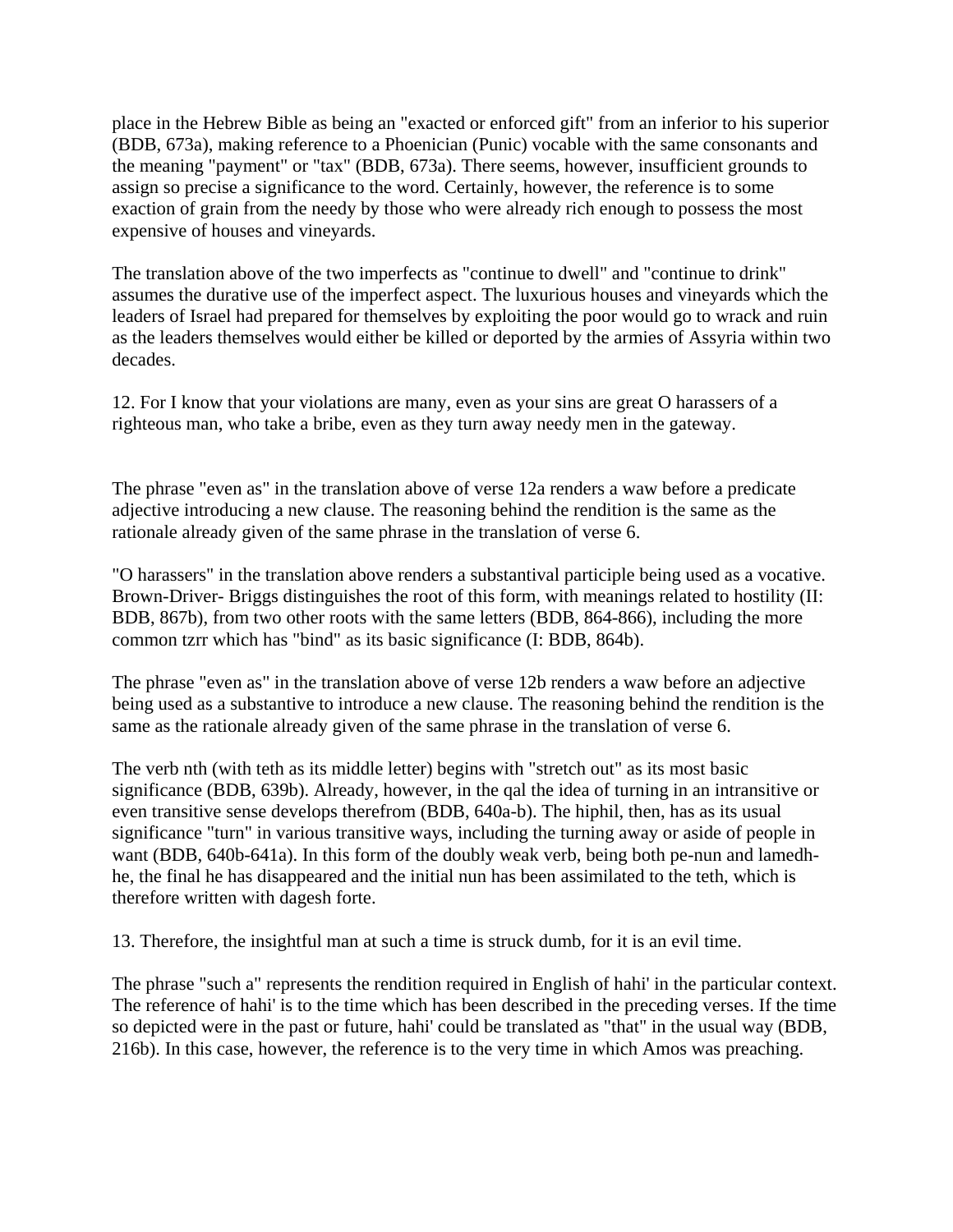Even if the "scholars differ greatly" the various meanings of the root skl are perhaps less "hard to classify" than Brown- Driver-Briggs asserts (BDB, 968a-b). They all, in any case, revolve around insightfulness, whether applied to insightful thinking and speaking or to the insightful activity which necessarily issues in prosperity of one kind or another. Since the qal of skl is found on but one occasion, the hiphil embraces not only transitive, but also intransitive meanings, which are, in fact, more common and so to be assumed in the absence of contrary evidence.

The basic significance of dmm is "be or grow dumb" and so can issue in "be struck dumb ... in amazement and fear" (BDB, 198b-199a). Brown-Driver-Briggs cites Exodus 15:16 and Isaiah 23:2 as examples of such a usage (BDB, 199a). Theodore Laetsch, who argues for a like meaning here "be stricken dumb with horror and anguish" adds to Exodus 15:16 the following instances: Leviticus 10:3; Lamentations 2:10 and 3:28; and Ezekiel 24:17 (160). The context seems, indeed, to require such a significance here if maskil is "never used" in the pejorative sense "of a time-serving schemer" (ibid.).

14. Seek good and not evil, in order that ye may live that the LORD, the God of Hosts, may so be with you, even as ye have said.

The command of verse 14a represents the necessary logical consequence of the initial commands in verses 4 and 6. Seeking the Lord must necessarily eventuate in seeking good as opposed to evil. For something is "good" by definition by virtue of concurrence with the will of God, whereas something is evil by reason of conflicting with the will of God.

The conception of living is here clearly defined in the sense which was already ascribed to the imperative "live" in verse 6, which is to say as life in the presence of God. The people of Israel were, of course, already claiming that the One True God was with them spiritually and therefore, in terms of the Mosaic Berith, providentially to bless the nation with prosperity and security. In actuality, however, by reason of the infidelity of Israel to the aforesaid bond, God would now about to abandon her to devastation and final destruction. Only repentance could bring a return of the gracious presence of God to which the nation was now laying claim quite falsely.

15. Hate evil and so love good, and so establish judgment in the gateway. Perhaps the LORD, the God of Hosts, may be gracious to the remnant of Joseph.

The imperatives which begin verse 15 strengthen the command which began the previous verse. A personal seeking of good rather than evil fails to please God if evil is still excused as acceptable in oneself or others. The relationship between the three imperative in verse 15a is the same as the one which has already been ascribed above to the imperatives which began verse 6.

The reference to Joseph has already been discussed in the comments on verse 6. Here, however, instead of "the house of Joseph" the hope is only the survival of the sh'erith of Joseph. The "remnant" is used as a technical term in the prophets to denominate the "faithful" in Israel or Judah (BDB, 984b). The rationale is, of course, the smallness of the minority in Israel living a life of repentance and faith in the One True God. The Lord was, indeed, in the event, gracious to the remnant of Israel in spite of the necessary destruction of the nation as a whole by reason of